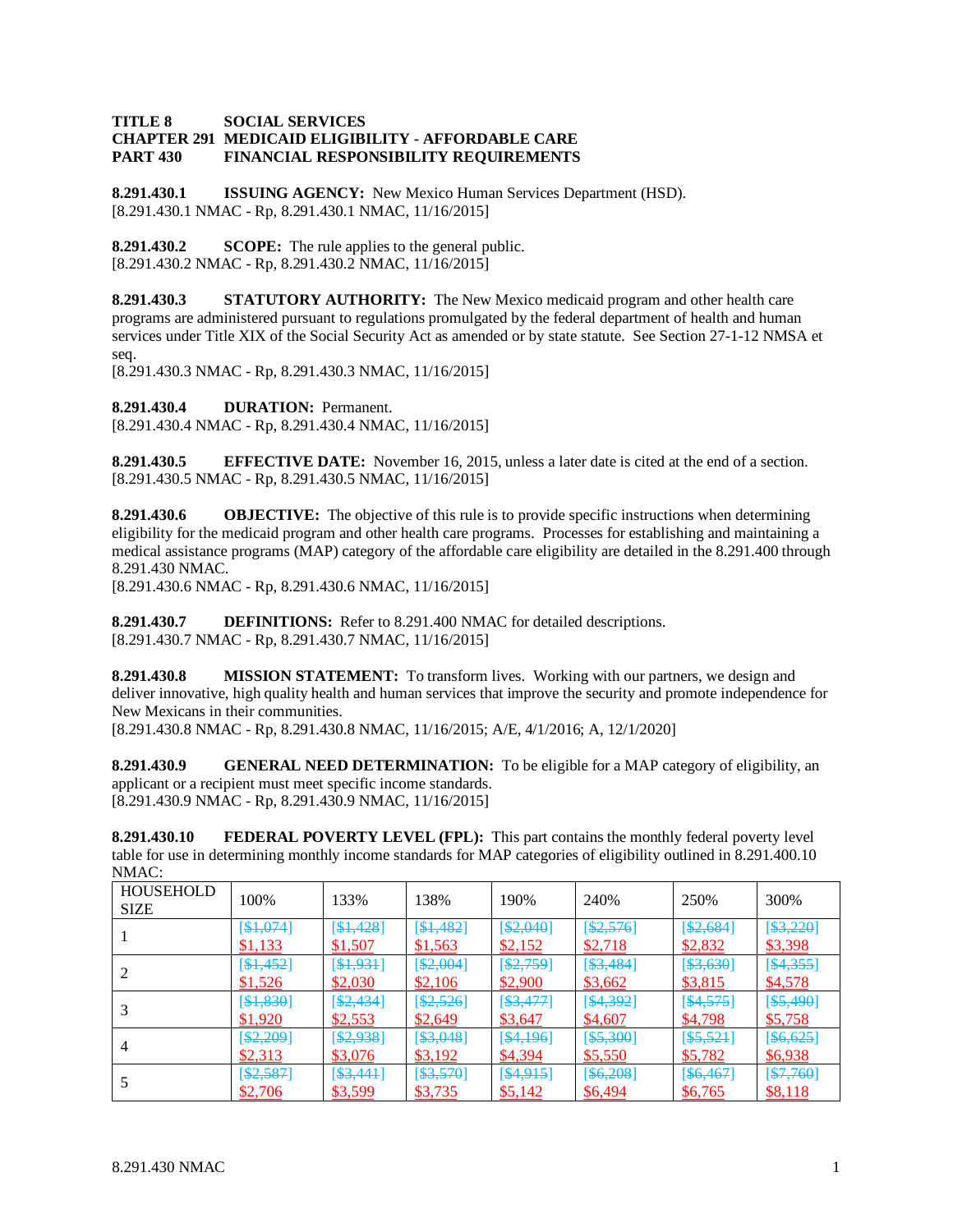| n    | [\$2,965] | [\$3,944]  | [\$4,092]    | [\$5,634] | [\$7,116]    | [\$7,413] | $[$ \$8,895] |
|------|-----------|------------|--------------|-----------|--------------|-----------|--------------|
|      | \$3,100   | \$4,122    | \$4,277      | \$5,889   | \$7,439      | \$7,748   | \$9,298      |
|      | [\$3,344] | [\$4,447]  | [\$4,614]    | [\$6,353] | [\$8,024]    | [\$8,359] | [\$10,030]   |
|      | \$3,493   | \$4,646    | \$4,820      | \$6,636   | \$8,382      | \$8,732   | \$10,478     |
|      | 53,722    | [\$4,950]  | $[$ \$5,136] | [\$7,072] | $[$ \$8,932] | [\$9,305] | [\$11,165]   |
|      | \$3,886   | \$5,169    | \$5,363      | \$7,384   | \$9,326      | \$9,715   | \$11,658     |
| $+1$ | 5378      | $[$ \$503] | $[$ \$522]   | [ \$719]  | [\$908]      | [\$946]   | [\$1,135]    |
|      | \$393     | \$523      | \$543        | \$748     | \$944        | \$983     | \$1,180      |

[8.291.430.10 NMAC - Rp, 8.291.430.10 NMAC, 11/16/2015; A/E, 4/1/2016; A/E, 9/14/2017; A, 2/1/2018; A/E, 5/17/2018; A, 9/11/2018; A/E, 4/11/2019; A, 7/30/2019; A, 12/1/2020; A/E, 4/1/2021; A, 9/1/2021; A, xx/xx/xxxx]

**8.291.430.11 INCOME STANDARD FOR PREGNANT WOMEN AND PARENT CARETAKER** 

**ELIGIBILITY:** This part contains the MAP category of pregnant women and parent caretaker eligibility's fixed monthly standard for an applicant or recipient:

| <b>HOUSEHOLD</b> | <b>MONTHLY INCOME</b> |
|------------------|-----------------------|
| <b>SIZE</b>      | <b>LIMIT</b>          |
| 1                | \$451                 |
| $\overline{2}$   | \$608                 |
| 3                | \$765                 |
| 4                | \$923                 |
| 5                | \$1,080               |
| 6                | \$1,238               |
| 7                | \$1,395               |
| 8                | \$1,553               |
| $+1$             | \$158                 |

[8.291.430.11 NMAC - Rp, 8.291.430.11 NMAC, 11/16/2015]

**8.291.430.12 INCOME DISREGARD:** A disregard of five percent of 100 percent of the current FPL, according to the applicant's or recipient's budget group size, will be given according to the Affordable Care Act (ACA) related category of eligibility. This income disregard will be subtracted from the countable income. [8.291.430.12 NMAC - Rp, 8.291.430.12 NMAC, 11/16/2015]

**8.291.430.13 LIVING ARRANGEMENT:** All individuals listed on the MAP application are evaluated according to their living arrangement to determine if they can be included in an assistance group or budget group.

**A.** Extended living in the home: An individual physically absent from the home is a member of the assistance unit or budget group. Extended living in the home includes:

**(1)** attending college or boarding school;

**(2)** receiving treatment in a title XIX MAD enrolled facility (including institutionalized when meeting a nursing facility (NF) level of care (LOC) and intermediate care facilities for the mentally retarded (ICF-MRs);

**(3)** emergency absences: an applicant or recipient absent from the home due to an emergency, who is expected to return to the household, continues to be a member of the household;

**(4)** foster care placements: a minor applicant or minor recipient removed from the home by a child protective services agency (tribal, bureau of Indian affairs, or children, youth and families department) will be considered to be living in the home until the adjudicatory hearing; if the adjudicatory hearing results in custody being granted to some other entity, the minor applicant or minor recipient will be removed from the assistance unit and budget group;

- **(5)** inmate of a public institution:
	- **(a)** see 8.200.410.15 NMAC for the definition of a public institution and an inmate

of a public institution;

**(b)** an inmate of a public institution is included in the household with other mandatory household members if he or she is expected to file a tax return or be claimed as a tax dependent; see 8.291.430.14 NMAC;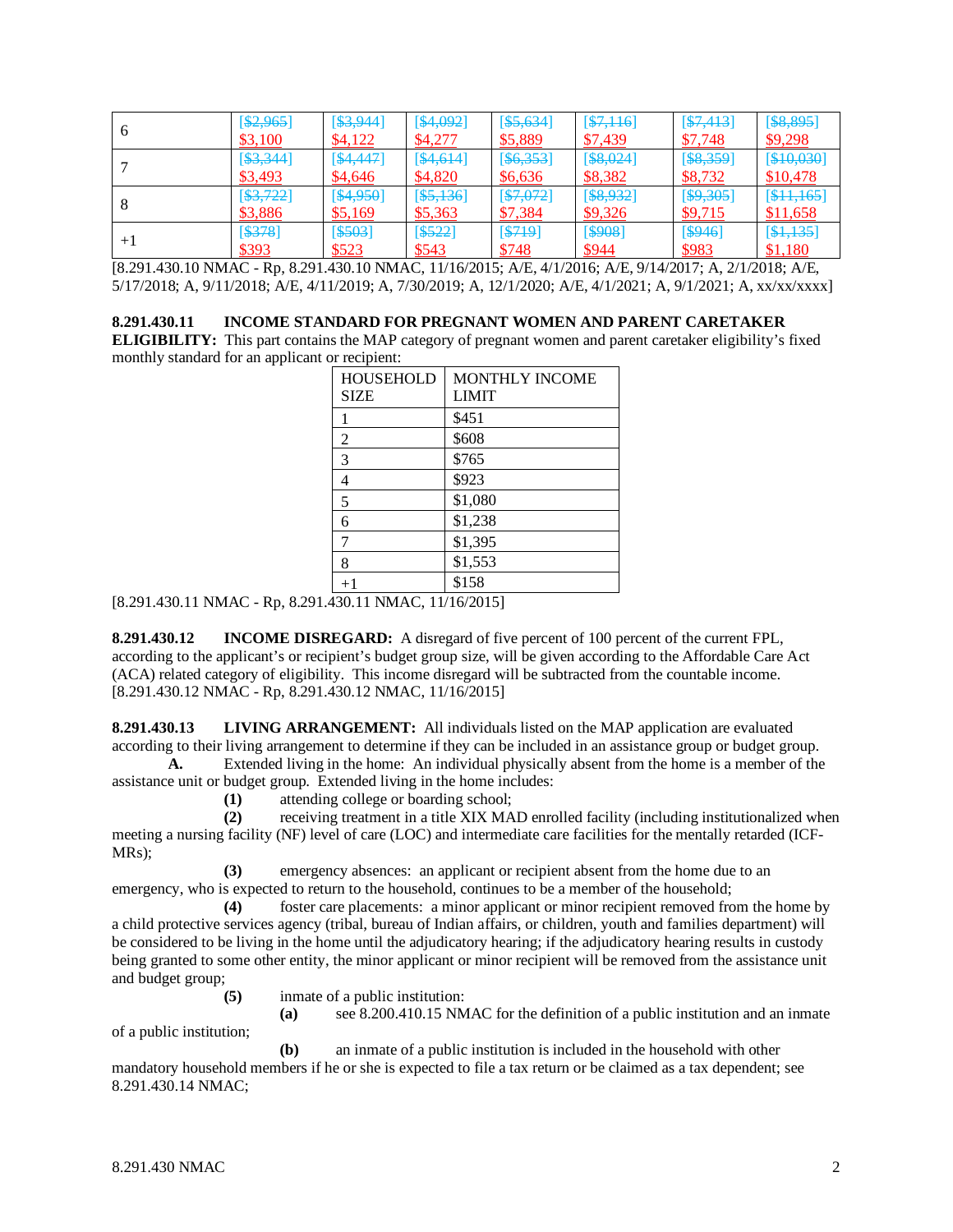**(c)** an inmate of a public institution is not included in the household if he or she neither files a tax return nor is claimed as a tax dependent which requires that mandatory household members be living together; see 8.291.430.14 NMAC.

- **B.** Extended living in the home also includes:
	- **(1)** residential treatment centers;
	- **(2)** group homes; and
	- **(3)** free-standing psychiatric hospitals.

**C.** Living in the home with a parent caretaker: To be included in the assistance unit, a minor applicant or minor recipient must be living, or considered to be living, in the home of:

**(1)** a biological or adoptive or step parent (there is a presumption that a child born to a married woman is the child of the husband); or

**(2)** a specified relative who:

**(a)** is related within the fifth degree of relationship by blood, marriage or adoption, as determined by New Mexico statute Chapter 45 - Uniform Probate Code; a relationship based upon marriage, such as "in-law" or "step" relationships, continues to exist following the dissolution of the marriage by divorce or death; and

**(b)** assumes responsibility for the day-to-day care and control of the minor applicant or minor recipient; the determination of whether an individual functions as the specified relative shall be made by the specified relative unless other information known to the worker clearly indicates otherwise;

**(3)** a minor applicant or minor recipient considered to be living in the home: a minor applicant or minor recipient is considered to be part of the assistance unit and budget group as evidenced by the minor applicant's or minor recipient's customary physical presence in the home; if a he or she is living in more than one household, the following applies:

**(a)** the custodial parent is the parent with whom the minor applicant or minor recipient lives the greater number of nights; or

**(b)** if the minor applicant or minor recipient spends equal amounts of time with each household, the minor applicant or minor recipient shall be considered to be living in the household of the parent with the higher modified adjusted gross income (MAGI).

**D.** For individuals for whom the state must complete a determination of income either based on MAGI or for MAGI-excepted groups:

**(1)** MAD recognizes same-sex couples as spouses, if they are legally married under the laws of the state, territory, or foreign jurisdiction in which the marriage was celebrated; and

**(2)** for an applicant or recipient whose MAP category of eligibility is based on the eligibility for any other HSD benefit program and for which income is not used in the eligibility determination, the applicant's or recipient's marital status will not be used in making the eligibility determination; the applicant's or recipient's MAP category of eligibility will continue to be based on the determination of eligibility of the other HSD applicable benefits.

[8.291.430.13 NMAC - Rp, 8.291.430.13 NMAC, 11/16/2015]

**8.291.430.14 BASIS FOR DEFINING THE ASSISTANCE UNIT AND BUDGET GROUPS:** At the time of a MAP application, an applicant or recipient and ISD shall identify everyone who is to be considered for inclusion in an assistance unit and budget group. The composition of the assistance unit and budget group is based on the following factors:

**A.** Assistance group: the assistance unit includes an applicant or recipient who applies and who is determined to meet a MAP category of eligibility found in 8.291.430.10 NMAC.<br> **B.** Budget group: the budget group consists of the following types

**B.** Budget group: the budget group consists of the following types and will be established on an individual basis:

**(1)** tax filers and dependents: households that submit a MAP application where an applicant or a recipient intends to file for federal taxes or will be claimed as a dependent on federal income taxes for the current year:

**(a)** the budget group will consist of applicants or recipients who are listed on the MAP application as the taxpayer and tax dependents;

**(b)** if there are multiple taxpayers listed on a single MAP application, the budget group(s) will be established based on who the taxpayer intends to claim as a dependent (including the taxpayer); only the taxpayer and his or her child and tax dependent (dependent) listed on the MAP application will be considered as part of the budget group;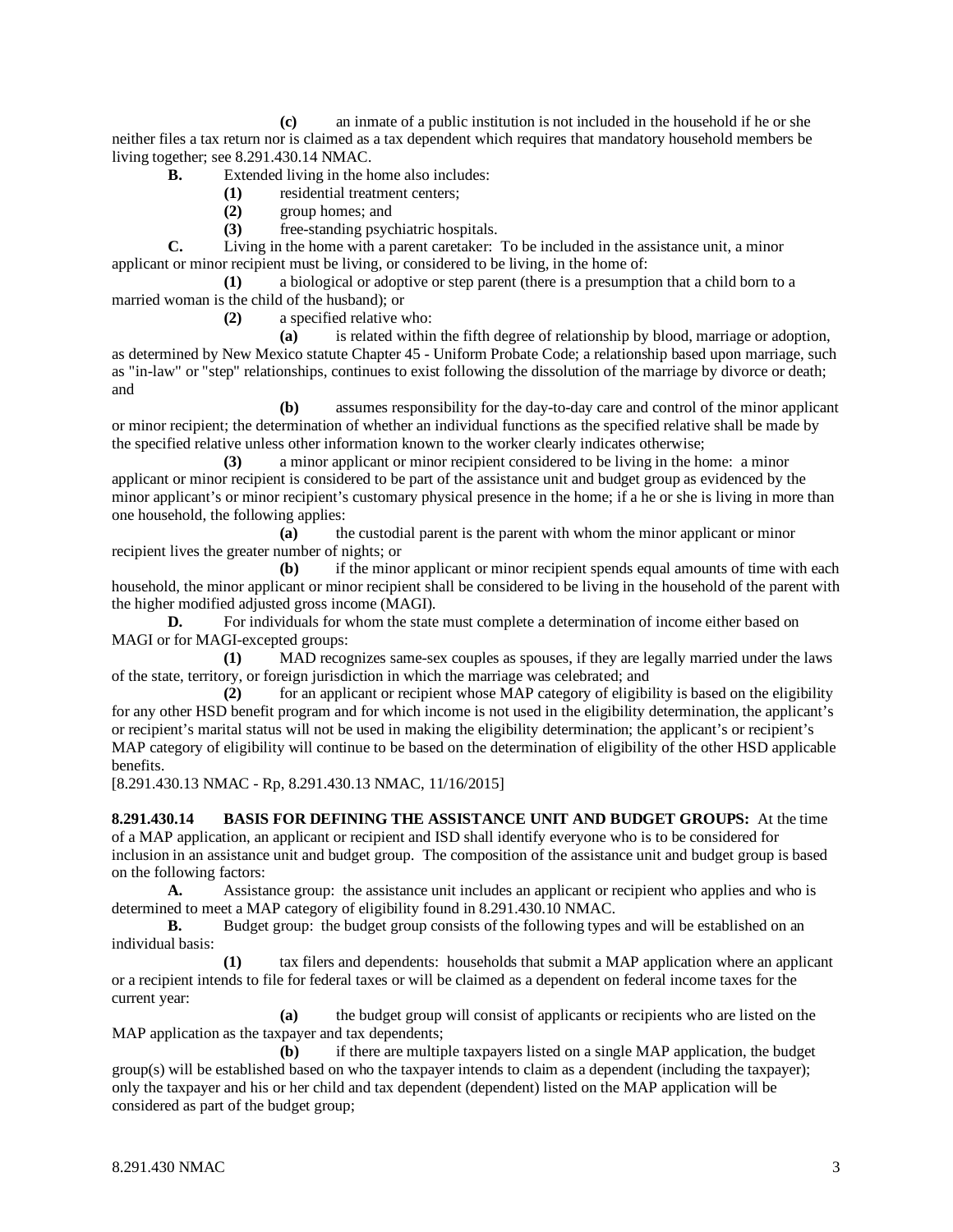**(c)** in the case of an applicant or recipient married couple living together, each spouse will be included in the household of the other spouse, regardless of whether they expect to file a joint tax return, a separate tax return or whether one spouse expects to be claimed as a tax dependent by the other spouse;

**(d)** exceptions to tax filer rules: the following applicants or recipients will be treated as non-filers:

**(i)** an applicant or a recipient other than a spouse or a biological, adopted, or step child who expect to be claimed as a tax dependent by another taxpayer outside of the household;

**(ii)** an applicant or a recipient under 19 who expect to be claimed by one parent as a tax dependent and are living with both parents but whose parents do not expect to file a joint tax return; and

**(iii)** an applicant or a recipient under 19 who expect to be claimed as a tax dependent by a non-custodial parent.

**(2)** individuals who neither file a tax return nor are claimed as a tax dependent: in the case of applicants or recipients who do not expect to file a federal tax return and do not expect to be claimed as a tax dependent for the taxable year in which a MAP category of eligibility is being made, or meet an exception to tax filer requirements in Paragraph (1) of Subsection B of 8.291.430.14 NMAC, the budget group consists of the applicant or recipient and, if living with the applicant or recipient:

**(a)** the applicant's or recipient's spouse;

**(b)** the applicant's and recipient's natural, adopted and step children under the age

**(c)** in the case of applicants or recipients under the age of 19, the applicant's or recipient's natural, adopted and step parents and natural, adoptive and step siblings under the age of 19.

**(3)** households may submit a MAP application that includes both filer and non-filers as defined in Subsections A and B of 8.291.430.14 NMAC; the budget group(s) will be organized using the filer and non-filer concepts, and eligibility will be established on an individual basis. [8.291.430.14 NMAC - Rp, 8.291.430.14 NMAC, 11/16/2015]

**8.291.430.15 INCOME STANDARDS:** Verification of income, both earned and unearned, is mandatory for all MAP categories of ACA related eligibility. Verification methods can be found at 8.291.410 NMAC.

**A.** All income will be calculated as defined by Section 36B of the Federal Tax Code to produce a MAGI. This amount is compared to the FPL for the appropriate MAP category of eligibility and household size.

**B.** MAGI is calculated using the methodologies defined in Section 36B(d)(2)(B) of the Federal Tax Code, with the following exceptions:

**(1)** an amount received as a lump sum is counted as income only in the month received except for qualified lottery and gambling winnings per Subsection D of 8.291.430.15 NMAC;

**(2)** scholarships, awards, or fellowship grants used for education purposes and not for living expenses are excluded from income;

**(3)** the following American Indian or Alaska native exceptions are excluded from income:

**(a)** distributions from Alaska native corporations and settlement trusts;

**(b)** distributions from any property held in trust, subject to federal restrictions,

located within the most recent boundaries of a prior federal reservation, or otherwise under the supervision of the secretary of the interior;

**(c)** distributions and payments from rents, leases, rights of way, royalties, usage rights, or natural resource extraction and harvest from;

B of 8.291.430.15 NMAC; or

of 19; and

**(i)** rights of ownership or possession in any lands described in Subsection

**(ii)** federally protected rights regarding off-reservation hunting, fishing, gathering, or usage of natural resources; **(d)** distributions resulting from real property ownership interests related to natural

resources and improvements;

a prior federal reservation; or

**(i)** located on or near a reservation or within the most recent boundaries of

**(ii)** resulting from the exercise of federally-protected rights relating to such real property ownership interests.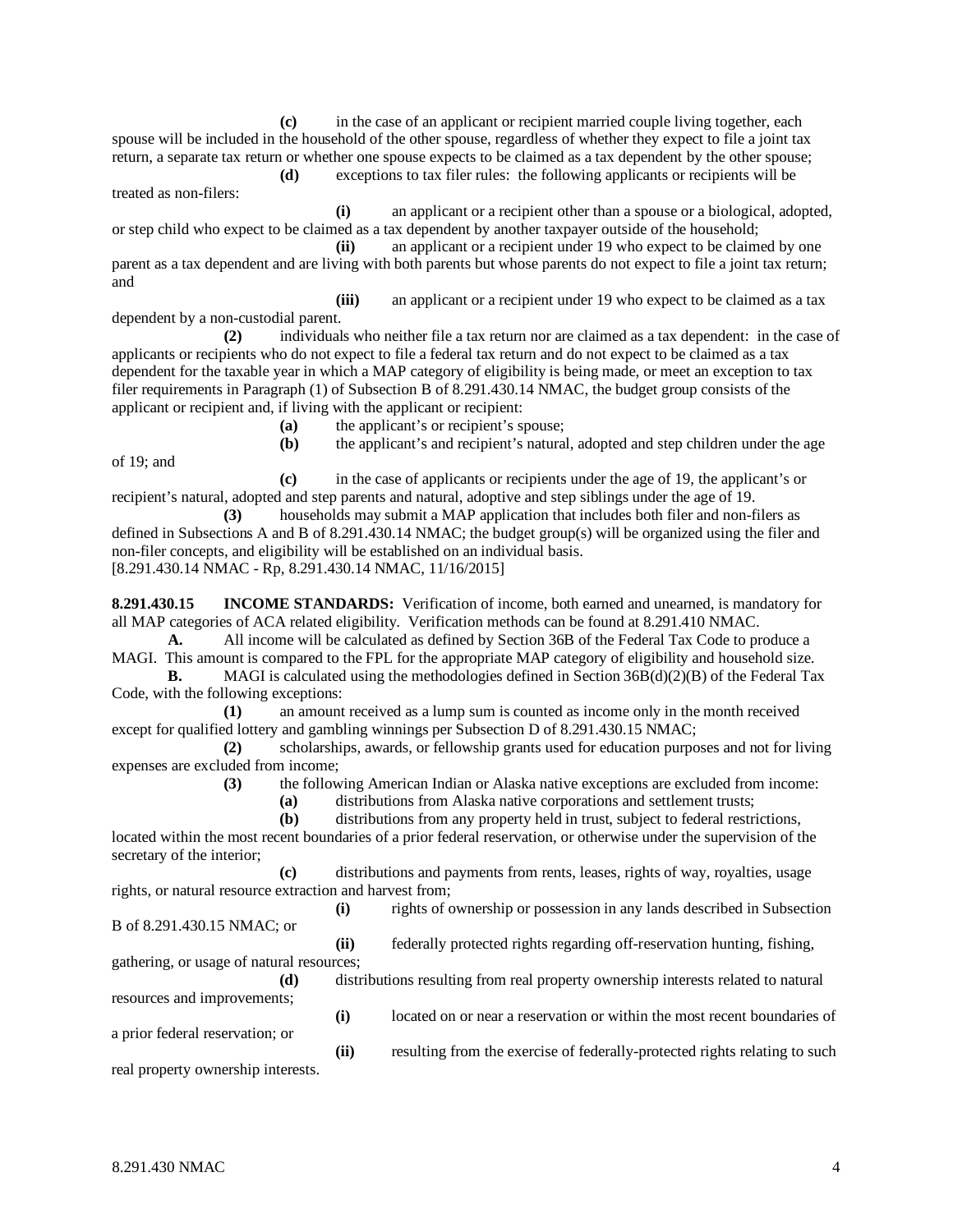**(e)** payments resulting from ownership interests in or usage rights to items that have unique religious, spiritual, traditional, or cultural significance or rights that support subsistence or a traditional lifestyle according to applicable tribal law or custom; and

**(f)** student financial assistance provided under the bureau of Indian affairs education programs.

**C.** Certain income of children and tax dependents: The following are not included in household income:

**(1)** The MAGI-based income of an applicant or recipient who is included in the household of his or her natural, adopted, or step parent and who is not expected to be required to file a tax return under Section 6012(a)(1) of the Internal Revenue Code for the taxable year in which a MAP category of eligibility is being determined, is not included in household income whether or not the applicant or recipient files a tax return.

**(2)** The MAGI-based income of an applicant's or recipient's dependent who is not expected to be required to file a tax return under Section  $6012(a)(1)$  of the Internal Revenue Code for the taxable year in which a MAP category of eligibility is being determined is not included in the household income of the taxpayer whether or not such dependent files a tax return.

**D.** Qualified lottery and gambling winnings are included in MAGI-based income based on the following:

**(1)** Qualified lottery winnings are defined as winnings from sweepstakes, lottery, or pool described in section 4402 of the internal revenue code (which generally requires that these particular activities be conducted by a state agency or under the authority of state law), or winnings from a lottery operated by a multistate or multijurisdictional lottery association or tribe. Multijurisdictional lotteries include those that include multiple entities of government. Qualified lottery winnings apply to the single payout option. Lottery winnings paid out in installments are not considered qualified lottery winnings and are treated as recurring income that can be prorated over a twelve-month period to determine an average current monthly income for medicaid.

**(2)** Income that is received as a lump sum from monetary winnings from gambling is included in MAGI-based income. Gambling winnings include betting pools, wagers placed through bookmakers, slot machines, roulette wheels, dice tables, lotteries, bolita or number games, or the selling of chances therein including tribal winnings.

**(3)** Non-cash prizes, like a car or boat, are not counted as qualified lottery winnings or monetary winnings from gambling and are counted as lump sum income in the month received.

**(4)** Formula for counting qualified lottery or gambling winnings: For qualified winnings from lotteries or gambling occurring on or after January 1, 2018, the following formula applies for counting income:

**(a)** winnings less than \$80,000 are counted in the month received;

**(b)** winnings of \$80,000 but less than \$90,000 are counted as income over two months with an equal amount counted in each month;

**(c)** for every additional \$10,000 one month is added to the period over which total winnings are divided, in equal installments, and counted as income;

**(d)** the maximum period of time over which winnings may be counted is 120 months, which would apply for winnings of \$1,260,000 and above. HSD in the notice of case action (NOCA) notifies individuals of the date on which the lottery or gambling winnings no longer will be counted for the purposes of medicaid eligibility; and

**(e)** the formula for counting winnings is applied separately to each instance of

**(5)** Lottery or gambling winnings count as MAGI-based income over multiple months only for the individual receiving the winnings in the household. For other individuals in the household, the winnings count only in the month received in determining their MAGI-based income eligibility.

**(6)** Verification of lottery winnings: HSD requires verification of lottery winnings, but will first access electronic data sources, if available, before requesting documentation.

**(7)** Hardship exemption: HSD allows for an exemption of the counting of lottery winnings if the applicant or recipient with the lottery winnings can demonstrate an undue medical hardship such that the applicant or recipient's health or life would be endangered. An applicant or recipient must submit a written request along with supporting documentation. A decision regarding a medical hardship exemption will be made within 30 calendar days of receipt of the written request. Notice of the exemption decision will be mailed to the applicant or recipient. If an exemption is approved, then an eligibility determination will be made without counting lottery winnings. If an exemption is denied, then the applicant or recipient can request an HSD administrative hearing pursuant to 8.352.2 NMAC. Hardship exemption request information is contained in the NOCA.

winnings.